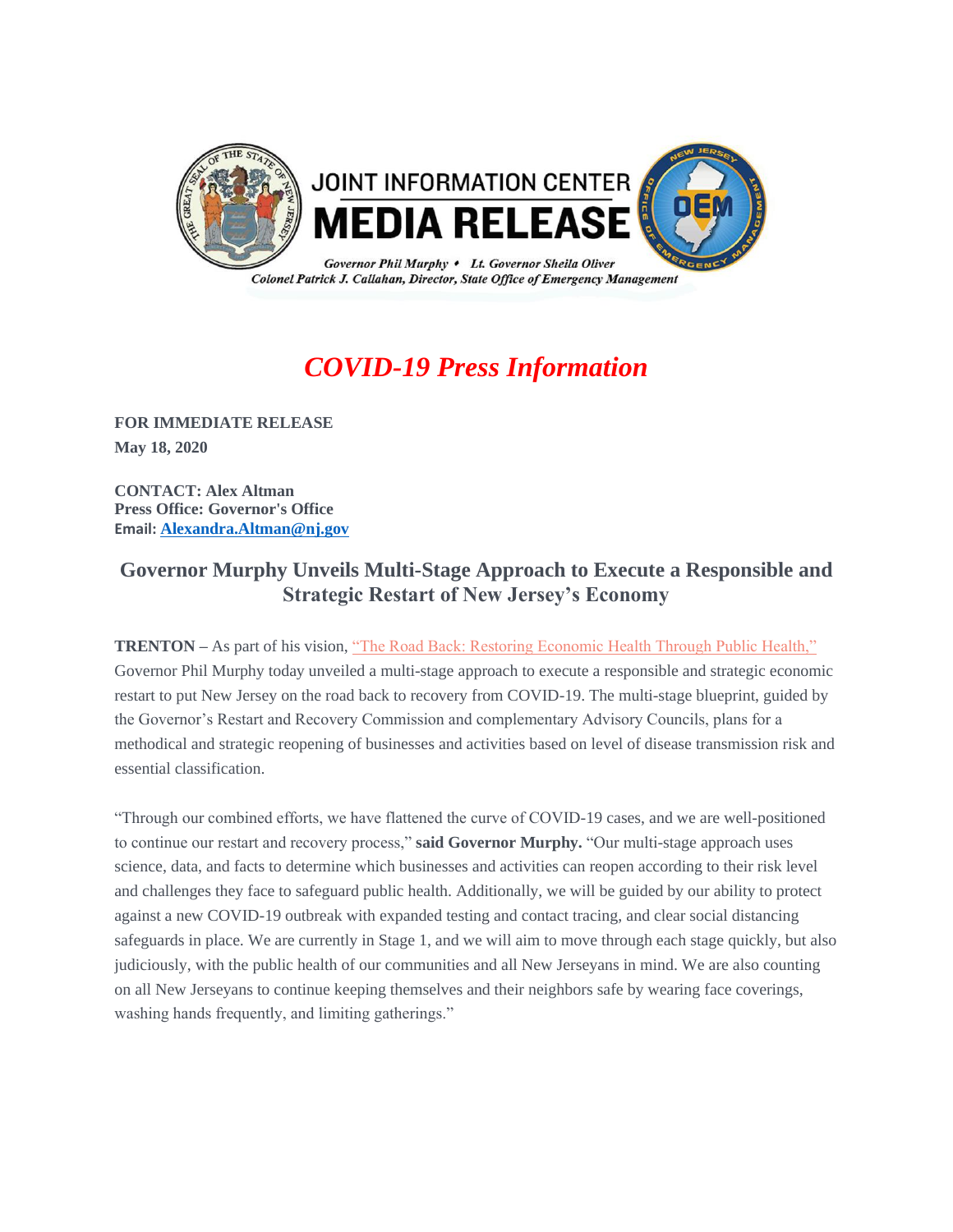Governor Murphy's approach includes the following stages:

#### **MAXIMUM RESTRICTIONS**

Maximum restrictions with most individuals staying at home and activity limited to essential tasks. Permitted activities and businesses include:

- Emergency health care
- Essential construction
- Manufacturing
- Essential retail, including grocery stores and pharmacies

#### **STAGE 1**

Restrictions relaxed on low-risk activities if appropriately safeguarded. New Jersey is currently in this stage.

Phased-in businesses may include:

- Non-essential, but easiest to safeguard, work activities at physical locations if they meet safeguarding and modification guidelines. For example, non-essential construction with protections.
- Some non-essential retail may open with significant modifications. For example, curbside pickup.
- All workers who can work from home continue to work from home even if their industry is reopening. For example, an office manager for a construction company.

Phased-in activities include State and county parks, non-essential construction, curbside retail, drive-in activities, beaches, and elective surgeries.

#### **STAGE 2**

Restrictions are relaxed on additional activities that can be easily safeguarded.

Phased-in businesses may include:

- More work activities are allowed at physical locations only if they adhere to safeguarding and modification guidelines. For example, work activities to be phased-in over the course of Stage 2 may include expanded retail, safeguarded restaurants with outdoor seating, limited personal care, and possibly indoor dining, museums, and libraries, all with significantly reduced capacity.
- All workers who can work from home continue to work from home. For example, a buying manager for restaurants.
- Some personal care services may be provided on a limited basis.